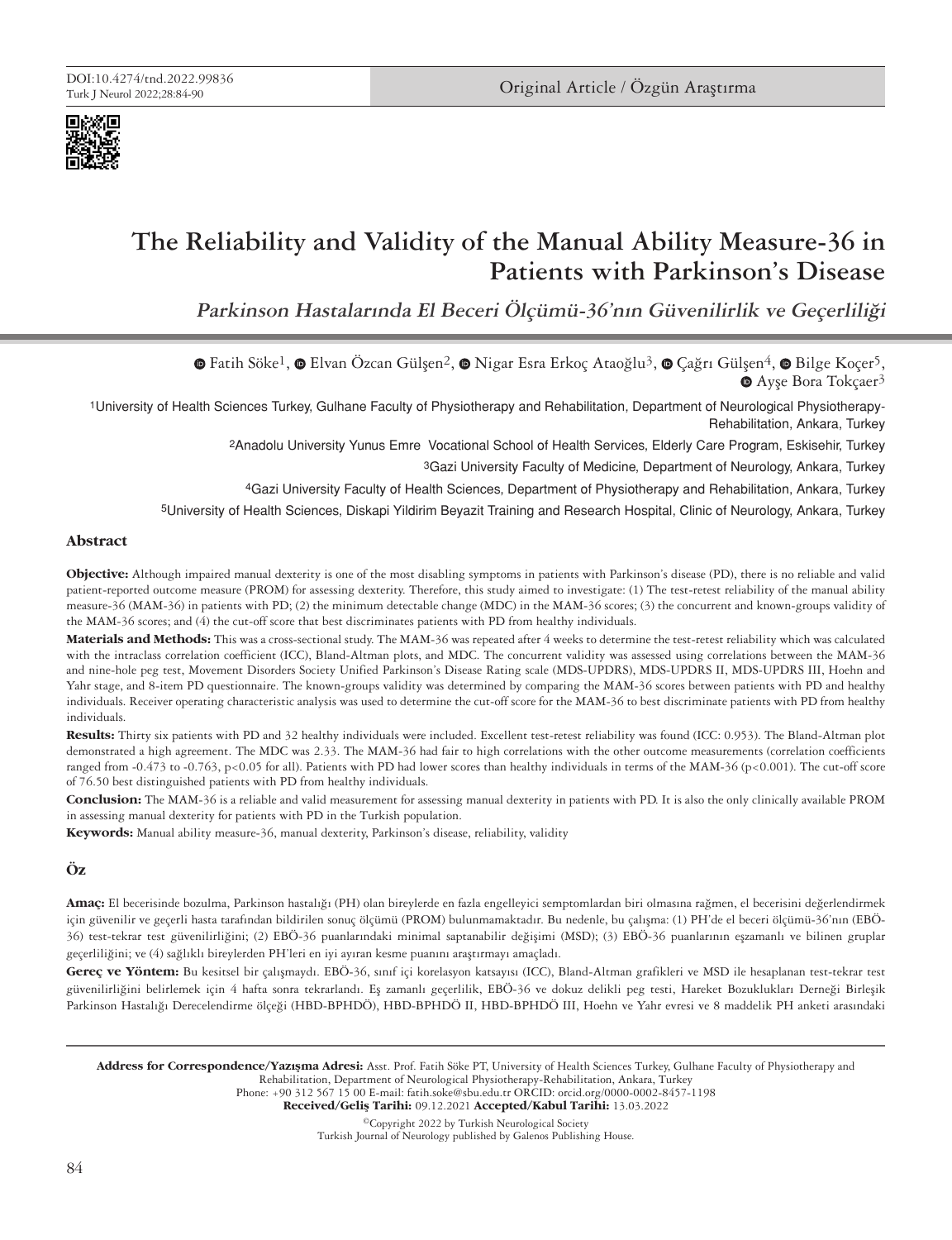korelasyonlar kullanılarak değerlendirildi. Bilinen gruplar geçerliliği, Parkinson hastaları ve sağlıklı bireyler arasında EBÖ-36 puanlarının karşılaştırılmasıyla belirlendi. Alıcı işletim karakteristiği analizi Parkinson hastalarını sağlıklı bireylerden en iyi ayırt eden EBÖ-36'nın kesme puanını belirlemek için kullanıldı. **Bulgular:** Otuz altı Parkinson hastası ve 32 sağlıklı birey dahil edildi. Mükemmel test-tekrar test güvenilirliği bulundu (ICC: 0,953). Bland-Altman grafiği yüksek bir uyum gösterdi. MSD 2,33'tü. EBÖ-36 diğer sonuç ölçümleri ile orta ila yüksek korelasyonlara sahipti (korelasyon katsayıları -0,473 ile -0,763 arasındaydı, p<0,05 hepsi için). EBÖ-36'da; Parkinson hastaları sağlıklı bireylerden daha düşük puanlara sahipti (p<0,001). 76,50'lik kesme puanı, sağlıklı bireylerden Parkinson hastalarını en iyi ayırt eder.

**Sonuç:** EBÖ-36, Parkinson hastalarında el becerisini değerlendirmek için güvenilir ve geçerli bir ölçümdür. Ayrıca, Türk popülasyonunda Parkinson hastaları için el becerisinin değerlendirilmesinde klinik olarak kullanılabilir tek PROM'dur.

**Anahtar Kelimeler:** El beceri ölçümü-36, el becerisi, Parkinson hastalığı, güvenilirlik, geçerlilik

## **Introduction**

Around 90% of patients with Parkinson's disease (PD) have impaired manual dexterity, and reported problems with fine manipulative skills (1). Patients with PD have difficulties in many activities of daily living such as using mobile phones, fastening buttons, and tying shoelaces even in the early stages of the disease (2,3). Impaired manual dexterity is indicated as the third crucial contributor to the burden of PD after impairments in ambulation and cognition, and decreased quality of life (4).

Evidence-based practice in the rehabilitation of movement disorders suggests that a range of measurement tools should be carefully selected and used for quantifying treatment outcomes, and these tools with strong clinimetric properties are required to assess treatment effects and determine changes in motor performance (5). Considering impaired manual dexterity, reliable and valid outcome measures are essential to observe disease progression and assess the effectiveness of any intervention (6). Manual dexterity is commonly evaluated by using performance outcome measures which have been established to have reliability and validity for patients with PD such as the nine-hole peg test (9-HPT) (7), purdue pegboard test (8), and Jebsen Taylor hand function test (9). On the other hand, patient-reported outcome measurements (PROMs) provide information that is claiming an increasingly crucial role in medical care about patients' experiences with symptoms, functional status, or quality of life (10,11). There are a few Turkish versions of PROMs, which assess manual impairments in PD; for instance the Movement Disorders Society Unified Parkinson's Disease Rating scale (MDS-UPDRS) (12) and the 8-item Parkinson's disease questionnaire (PDQ-8) (13) in PD. The MDS-UPDRS includes upper extremity test items as a part of motor experiences of daily living or motor symptoms (14), while the PDQ-8 only assesses difficulty in dressing as a part of the quality of life (15), which is not reflected in dexterity tasks according to perspectives of patients with PD. Therefore, the specific PROMs of manual dexterity are of considerable importance for patients with PD.

The manual ability measure-36 (MAM-36) is a generic PROM for different clinical diagnoses. It has 36 items that assess an individual's perceived ability to perform a wide variety of hand functions such as writing, drinking water, eating a sandwich, opening jars, using a fork or knife, washing hands, cutting nails, and handling money (16). The MAM-36 has demonstrated excellent test-retest reliability in Charcot-Marie-Tooth disease (CMT) (17) and multiple sclerosis (MS) (18) [intraclass correlation coefficient (ICC): 0.96 and ICC: 0.97, respectively]. The validity of the MAM-36 has been established in a wide range of musculoskeletal disorders, and neurological conditions including MS, spinal cord injury, traumatic brain injury (16), and CMT (17). Because of its

universal applicability, the questionnaires for MS were developed in English (16) and translated into Italian (19) and Turkish (18). However, up to date, the reliability and validity of the MAM-36 have not been systematically investigated for PD. Moreover, no study has assessed manual dexterity by using PROM for patients with PD in the Turkish population.

The aim of the present study was to investigate: (1) the testretest reliability of the MAM-36 in patients with PD; (2) the minimum detectable change (MDC) in the MAM-36 scores; (3) the concurrent and known-groups validity of the MAM-36 scores; and (4) the cut-off scores that best discriminated patients with PD from healthy individuals.

#### **Materials and Methods**

#### **Study Design**

This was a cross-sectional study that was carried out between April and July 2021. All participants were given detailed information and provided informed written consent. The study was approved by the Gazi University Clinical Research Ethics Committee (decision no: 354, date: 12.04.2021) and performed in line with the guidelines of the Declaration of Helsinki.

The MAM-36 had excellent test-retest reliability (ICC: 0.97) in patients with MS (18). Assuming that an ICC value for patients with PD was hypothesized to be approximately 0.90, a sample of 30 individuals was required to achieve 90% power to detect an ICC of 0.90 with a confidence level of 95%.

#### **Participants**

Patients with PD were consecutively recruited from the Department of Neurology, Gazi University Hospital, Ankara, Turkey. The inclusion criteria were (1) individuals with a clinical diagnosis of idiopathic PD based on the United Kingdom Parkinson Disease Society Brain Bank diagnostic criteria (20), (2) being 40 years of age or older, and (3) having Hoehn and Yahr (H&Y) stage between 1 and 4 (21). The exclusion criteria were (1) having other neurological disease or PD dementia, and (2) having any comorbid disabilities that would affect manual dexterity. Healthy individuals, who were 40 years old and over were recruited from a local community center via poster advertising to serve as controls.

#### **Outcome Measures**

The MAM-36 is a PROM of manual function and consists of 36 items that evaluate perceived ease or difficulty in performing common daily living tasks using one's hands, irrespective of which hand is used and without the use of adaptive equipment. Each item is scored on a 4-point scale from 1 (unable) to 4 (easy) to perform the task. There is also a zero option for indicating tasks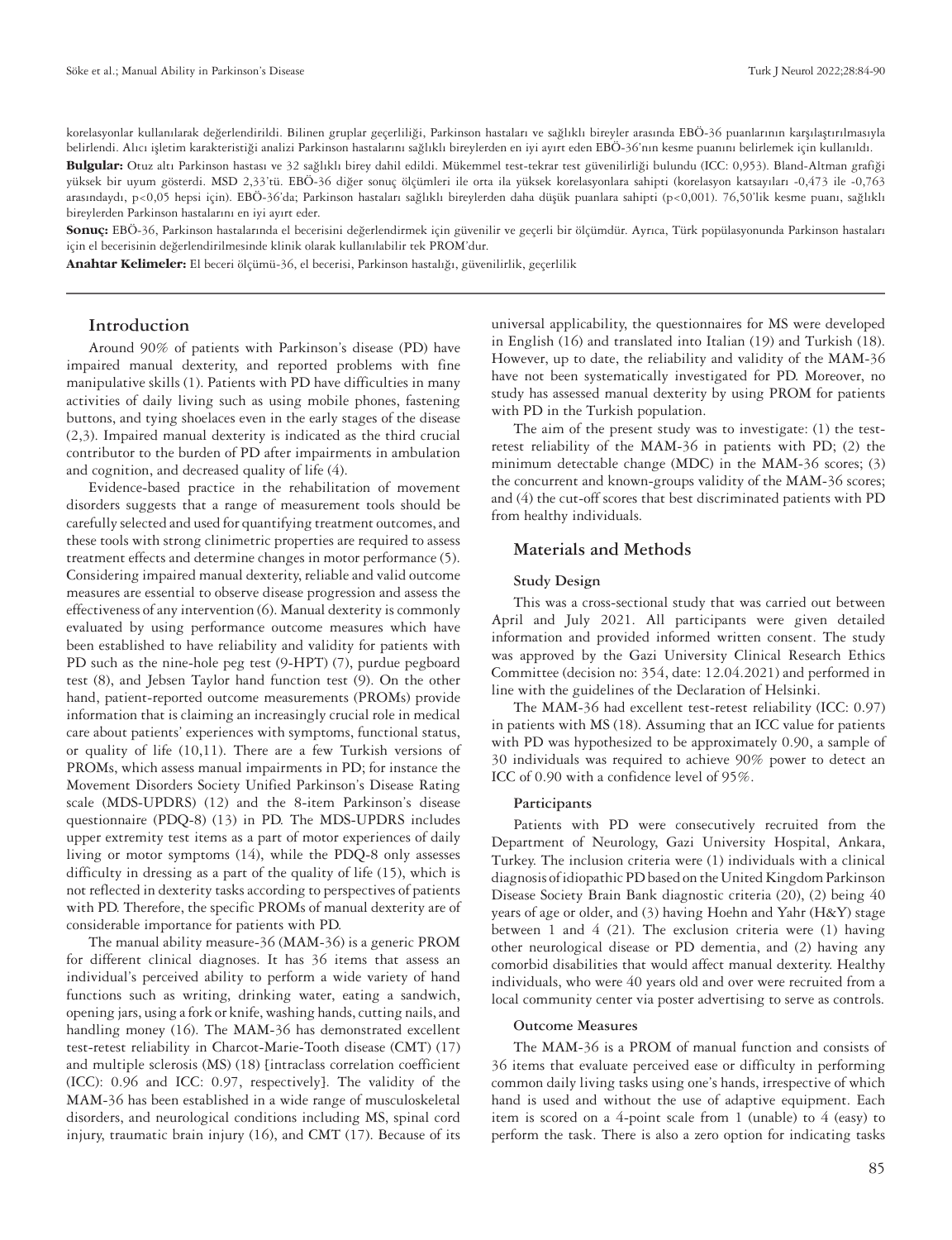that are almost never performed with or without hand impairment. The raw scores are yielded from the sum of 36 items, and then transformed to MAM conversion scores ranging from 0 to 100. Higher scores correspond to better manual dexterity (16). The Turkish version of the MAM-36 has been demonstrated to be valid and reliable (ICC: 0.97) for the MS population (18).

The 9-HPT is a quantitative test for assessing manual dexterity. It consists of nine pegs and a pegboard with nine holes. The 9-HPT requires participants to pick up the pegs from a container, one by one, and place them into the holes on a board, as fast as possible, then remove the pegs from the holes, one by one, and replace them back into the container. The time in seconds is scored from when the first peg is touched to when the last peg is returned. Shorter times indicate better manual dexterity performance (22). The 9-HPT is a clinically available and highly reliable measurement tool for patients with PD (ICC: 0.88 for dominant hand, and ICC: 0.91 for non-dominant hand) (7). In this study, the 9-HPT was performed twice, and the mean of the two trials was recorded for each hand.

The MDS-UPDRS is an assessment tool routinely used to evaluate disease severity in PD. It includes four parts: Non-motor experiences of daily living (MDS-UPDRS-I); motor experiences of daily living (MDS-UPDRS-II); motor examination (MDS-UPDRS-III); and motor complications (MDS-UPDRS-IV). The MDS-UPDRS consists of 65 items with a possible range of 0-260. Higher scores reflect more severe disease (14).

The H&Y scale is a widely used clinical rating scale for PD. It ranges from 1 to 5, and higher stages indicate a higher level of functional disability and impairment (21).

The PDQ-8 is a specific instrument for measuring the quality of life in patients with PD. It contains 8 items and each one is scored from 0 (never) to 4 (always), and its possible score ranges from 0 to 32. The summed score is calculated as the total score for the 8-item divided by the maximum possible score and is expressed as a percentage score out of 100. Higher scores represent lower level of quality of life (23). The Turkish version of this questionnaire has been shown to be valid and reliable (ICC: 0.97) (13).

#### **Procedure**

Participants dominant hand is the preferred hand for performing skillful and unimanual tasks such as writing (24,25). The demographic variables of patients with PD included age, sex, height, weight, and disease duration. MAM-36, 9-HPT, MDS-UPDRS, H&Y scale, and PDQ-8 were administered to patients with PD at the time of initial evaluation, and MAM-36 was administered again 4 weeks later for test-retest reliability. All assessments were performed in the on state, between 1-2 hours after medication intake.

The demographic variables of healthy individuals included age, sex, height, and weight. They only completed the MAM-36 once because the scores of the MAM-36 were used to compare patients with PD and healthy individuals and to find the cut-off scores that would discriminate these two groups best.

#### **Statistical Analysis**

Statistical analyses were performed using the Statistical Package for Social Science (SPSS) (version 17 for Windows, SPSS Inc, Chicago, IL, USA). Shapiro-Wilk test and Levene test were used to determine the normality of the data and homogeneity of the variance, respectively. The chi-square and independent t-tests

were used to compare demographic variables of patients with PD and healthy individuals.

Test-retest reliability was assessed using ICC with a 95% confidence interval (CI). Based on the established guidelines, ICC values were categorized as poor (<0.50), moderate (0.50-  $(0.75)$ , good  $(0.75-0.90)$ , or excellent  $(>0.90)$  based on established guidelines (26). Bland-Altman plots were used to visualize the agreement between the two sessions and to rule out systematic differences between the results for the MAM-36 (27).

The 95% CI for the MDC ( $MDC_{05}$ ) in the MAM-36 scores was calculated using the following formula:

 $MDC_{95} = 1.96 \times \sqrt{2 \times SEM}$ .

Hereby, standard error of the mean (SEM) represents the SEM calculated from the test-retest reliability and the standard deviation (SD) of the MAM-36 scores using the following formula: SEM=  $\sqrt{(1 - \text{ICC}_{\text{test-retest}})}$  x SD (28).

To determine concurrent validity, the correlation between the MAM-36 and outcome measures including the 9-HPT, MDS-UPDRS II, MDS-UPDRS III, MDS-UPDRS total, H&Y scale, and PDQ-8 using Pearson's correlation coefficient (r) or Spearman correlation coefficient  $(r<sub>s</sub>)$  were calculated. Correlation coefficients were interpreted as poor (0-0.25), fair (0.25-0.50), moderate (0.50-0.75), and high (0.75-1) (28). To determine known-groups validity, the independent t-test examined differences in the MAM-36 score between patients with PD and healthy individuals.

The Receiver operating characteristic (ROC) curve was used to determine the cut-off score of the MAM-36 that best discriminated patients with PD from healthy individuals. The ROC curve is defined as a plot of the true positive rate (sensitivity) versus the false-positive rate (1-specificity). The best cut-off value was found using the Youden's index [sensitivity + (specificity-1)]. The area under the ROC curve (AUC) was used to quantitatively analyse the ability of the MAM-36 to discriminate patients with PD from healthy individuals. When the AUC value was close to 1.0, it represented that the clinical test had a perfect discriminative ability, while a value of AUC close to 0.5 indicated a poor discriminative ability (28,29). The AUC values were interpreted as acceptable (0.70-0.79), excellent (0.80-0.89), and outstanding (0.90-1.00), while an AUC of 0.5 suggested no discriminative ability (29). Statistical significance was set at p<0.05 for all analyses.

#### **Results**

The present study included 36 patients with PD (20 men, 16 women; mean age,  $67.78 \pm 7.57$ ) and 32 healthy individuals (18 men, 14 women; mean age,  $65.16 \pm 8.35$ ). No drop-out was recorded. There were no significant differences between groups regarding demographic data. The participants' characteristics are presented in Table 1. During the study, no participant changed his/her medication between test sessions and had any adverse effects or changed health status.

The ICC for the MAM-36 was 0.953 (CI 95%: 0.907-0.976). Thus, the test-retest reliability for the MAM-36 was found to be excellent. The calculated SEM and MDC were 0.84 and 2.33, respectively (Table 2). The Bland-Altman plots showed a high level of agreement of the MAM-36 scores between two test sessions. In all cases, only 2 of 36 data pointed outside the mean ± 1.96 SD boundaries, which were considered to be clinically relevant (Figure 1).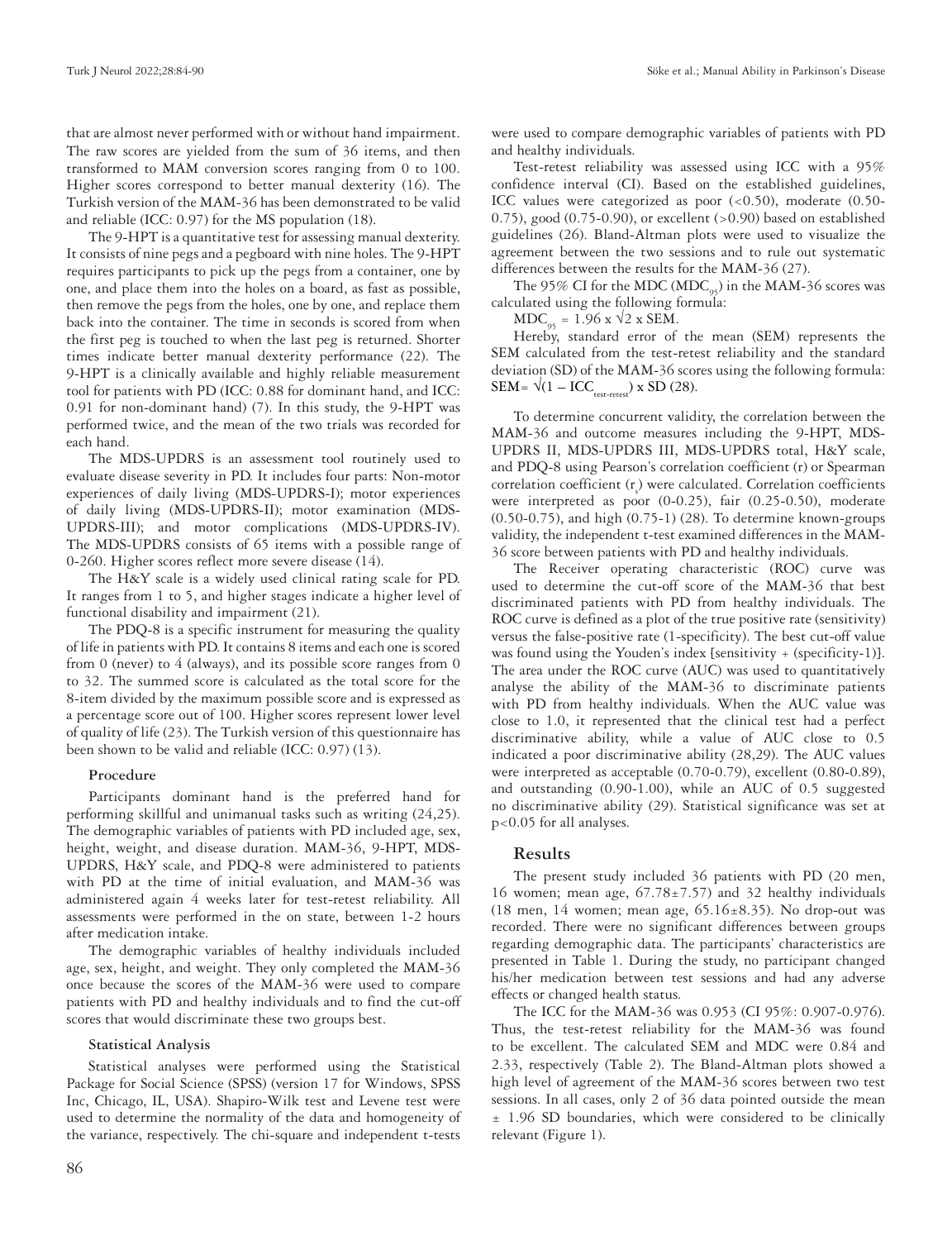| Table 1. Participants' characteristics                                             |                                              |                              |              |
|------------------------------------------------------------------------------------|----------------------------------------------|------------------------------|--------------|
| Variables                                                                          | Patients with PD $(n=36)$                    | Healthy individuals $(n=32)$ | $\mathbf{p}$ |
| Age<br>Mean $\pm$ SD                                                               | 67.78±7.57                                   | $65.16 \pm 8.35$             | 0.182        |
| Sex, $n$ $(\%)$<br>Male<br>Female                                                  | 20(55.56)<br>16 (44.44)                      | 18 (56.25)<br>14 (43.25)     | 0.954        |
| Height, cm<br>$Mean \pm SD$                                                        | 165.56±8.96                                  | $168.16 \pm 7.51$            | 0.198        |
| Weight, kg<br>Mean $\pm$ SD                                                        | 72±42±8.07                                   | 76.53±10.28                  | 0.074        |
| BMI, $\text{kg/m}^2$<br>Mean±SD                                                    | $26.53 \pm 3.25$                             | $27.23 \pm 4.28$             | 0.457        |
| Disease duration, y<br>Median (IQR)                                                | $5(4.00-8.75)$                               | <b>NA</b>                    | NA           |
| H&Y stage<br>Median (IQR)                                                          | $2.50(2.00-3.00)$                            | <b>NA</b>                    | NA           |
| H&Y stage, n (%)<br>$\mathbf{1}$<br>$\sqrt{2}$<br>$\overline{3}$<br>$\overline{4}$ | 4(11.1)<br>14 (38.9)<br>12 (33.3)<br>6(16.7) | <b>NA</b>                    | NA           |
| <b>MDS-UPDRS II</b><br>Median (IQR)                                                | $5.50(3.00-10.50)$                           | NA                           | NA           |
| <b>MDS-UPDRS III</b><br>Mean $\pm$ SD                                              | 18.56±7.63                                   | NA                           | NA           |
| <b>MDS-UPDRS</b> total<br>Mean $\pm$ SD                                            | 35.69±14.91                                  | NA                           | NA           |
| $9-HPT, s$<br>Dominant hand<br>Median (IQR)<br>Non-dominant hand<br>Median (IQR)   | 24.91 (21.95-31.38)<br>31.35 (25.87-35.94)   | <b>NA</b>                    | NA           |
| PDQ-8<br>Median (IQR)                                                              | 30.00 (25.00-49.38)                          | NA                           | NA           |

9-HPT: 9-hole peg test, BMI: Body mass index, H&Y: Hoehn and Yahr, IQR: Interquartile range, MDS-UPDRS: Movement Disorders Society Unified Parkinson's Disease Rating scale, MDS-UPDRS II: Movement Disorders Society Unified Parkinson's Disease Rating scale motor experiences of daily living, MDS-UPDRS III: Movement Disorders Society Unified Parkinson's Disease Rating scale motor examination, NA: Not applicable, PDQ-8: 8-item Parkinson's disease questionnaire; SD: Standard deviation

The correlations between the MAM-36 scores and the other outcome measures are demonstrated in Table 3. The MAM-36 had a significant moderate negative correlation with the 9-HPT for the dominant hand and a significant fair negative correlation with the 9-HPT for the non-dominant hand ( $r_s$ : -0.697; p<0.001, and  $r_s$ : -0.473; p=0.004, respectively). A significant high negative correlation was found between the MAM-36 and MDS-UPDRS II ( $r_s$ : -0.763; p<0.001). The MAM-36 also showed significant moderate negative correlations with MDS-UPDRS-III, MDS-UPDRS-total, and PDQ-8 (r: -0.662; p<0.001, r: -0.696;  $p<0.001$ , and  $r_s$ : -0.666;  $p<0.001$ , respectively), while significant fair correlation with the H&Y stage  $(r_s$ : -0.493; p=0.002). According to the independent t-test result, patients with PD had a lower MAM-36 score compared to healthy individuals  $(p<0.001)$ (Table 4).

The ROC curve analysis demonstrated that the MAM-36 distinguished patients with PD and healthy individuals. The cutoff score of 76.50 (sensitivity, 86.1%; specificity, 84.4%; AUC: 0.933, p<0.001) was found best to discriminate the patients with PD from healthy individuals. The AUC is presented in Figure 2.

# **Discussion**

This is the first study to investigate the test-retest reliability of the MAM-36, the MDC in the MAM-36 scores, and concurrent and known-groups validity of the MAM-36 scores in patients with PD. It is also the first study to determine the MAM-36 scores that best discriminate patients with PD from healthy individuals. Moreover, it is also important to note that no study has examined the upper extremity function by using PROM in a population of patients with PD in Turkey.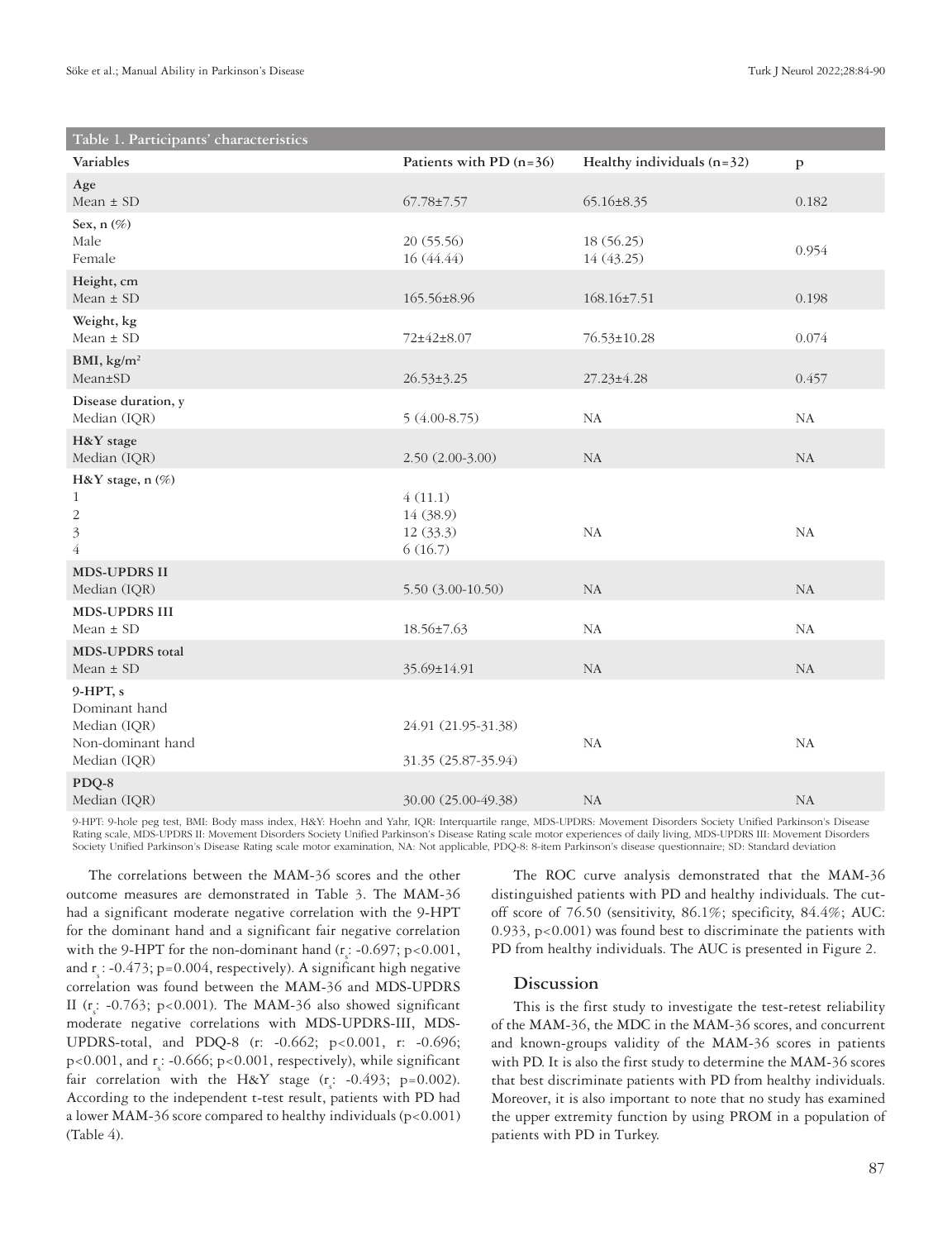

Figure 1. The bland-altman plot for the test-retest reliability of the manual ability measure-36 in patients with Parkinson's disease. The mean values of the difference is represented by the thick line and the 95% limits of agreement  $(\pm 1.96$  standard deviations) are represented by the two thin lines



Figure 2. Receiver operating characteristic curve for the manual ability measure-36 to discriminate between patients with Parkinson's disease and healthy individuals (sensitivity, 86.1%; specificity, 84.4%; AUC: 0.933, p<0.001)

AUC: Area under the curve

Test-retest reliability is considered as the reproducibility of the observed value when the measurement tool is repeated in a stable population. The study showed an ICC of 0.953 indicating excellent test-retest reliability of the MAM-36 for PD, which was similar to the findings in MS (18) and CMT disease (17). This testretest result ensures the stability of the MAM-36 to measure upper extremity function over time. Additionally, the Bland-Altman plot indicated excellent agreement between test-retest measurements

| Table 2. Reliability measures of the Turkish version of the |  |
|-------------------------------------------------------------|--|
| MAM-36 in patients with PD                                  |  |

| Variable                | ICC $(95\% \text{ CI})$ | <b>SEM</b> | <b>MDC</b> |
|-------------------------|-------------------------|------------|------------|
| Test-retest reliability | $0.953(0.907-0.976)$    | 0.84       | 2.33       |

CI: Confidence interval, ICC: Intraclass correlation coefficient, PD: Parkinson's disease, SEM: Standard error of the mean, MAM-36: Manual ability measure-36

## **Table 3. Correlation between the MAM-36 and other outcome measures in patients with PD**

| <b>Measures</b>      | Correlation<br>coefficients | p          |
|----------------------|-----------------------------|------------|
| $9-HPT$ , s          |                             |            |
| Dominant hand        | $r_s$ : -0.697              | p<0.001*   |
| Non-dominant hand    | $r_c$ : -0.473              | $p=0.004*$ |
| <b>MDS-UPDRS II</b>  | $r_c$ : -0.763              | $p<0.001*$ |
| <b>MDS-UPDRS III</b> | $r: -0.662$                 | $p<0.001*$ |
| MDS-UPDRS total      | $r: -0.696$                 | $p<0.001*$ |
| H&Y stage            | $r_c$ : -0.493              | $p=0.002*$ |
| PDO-8                | $r: -0.666$                 | $p<0.001*$ |

\*Significant difference at p<0.05. 9-HPT: Nine-hole peg test, H&Y: Hoehn and Yahr, MAM-36: Manual ability measure-36, MDS-UPDRS: Movement Disorders Society Unified Parkinson's Disease Rating scale, MDS-UPDRS II: Movement Disorders Society Unified Parkinson's Disease Rating scale motor experiences of daily living, MDS-UPDRS III: Movement Disorders Society Unified Parkinson's Disease Rating scale motor examination, PD: Parkinson's disease, PDQ-8: 8-item Parkinson's disease questionnaire;  $r$ : Pearson's correlation coefficient;  $r_s$ : Spearman's correlation coefficient

# **Table 4. Known-groups validity of the MAM-36 in patients with PD**

| Measure                     | Patients with<br>$PD (n=36)$ | Healthy<br>individuals<br>$(n=32)$ | $D^*$   |
|-----------------------------|------------------------------|------------------------------------|---------|
| The MAM-36<br>Mean $\pm$ SD | $61.31 \pm 12.67$            | 85.94±9.14                         | < 0.001 |

\*Significant difference at p<0.05. MAM-36: Manual ability measure-36, PD: Parkinson's disease, SD: Standard deviation

for MAM-36. Patients with PD demonstrated a homogeneous distribution in scores around the mean. It was displayed that the mean difference between the test-retest scores was considerably low, and the 95% CI covered zero. These findings showed that patients with PD scored their upper extremity function similarly on both sessions, that is to say, there was no systematic bias between sessions in the mean scores of the MAM-36.

Considering its clinical implications, the MDC value of the MAM-36 score was 2.33 in patients with PD. This is valuable information that can assist in interpreting upper extremity function for patients with PD when one is measured with MAM-36 across time. A score change for an individual with PD greater than the MDC value can be observed as a real change. Thus, both clinicians and researchers may thus accurately use the MDC value to explain the scores of patients with PD. Moreover, the treatment effect can be examined by using the MDC value as a threshold to determine the MDC proportion that is described as the proportion of individuals' score change greater than the MDC value (30). For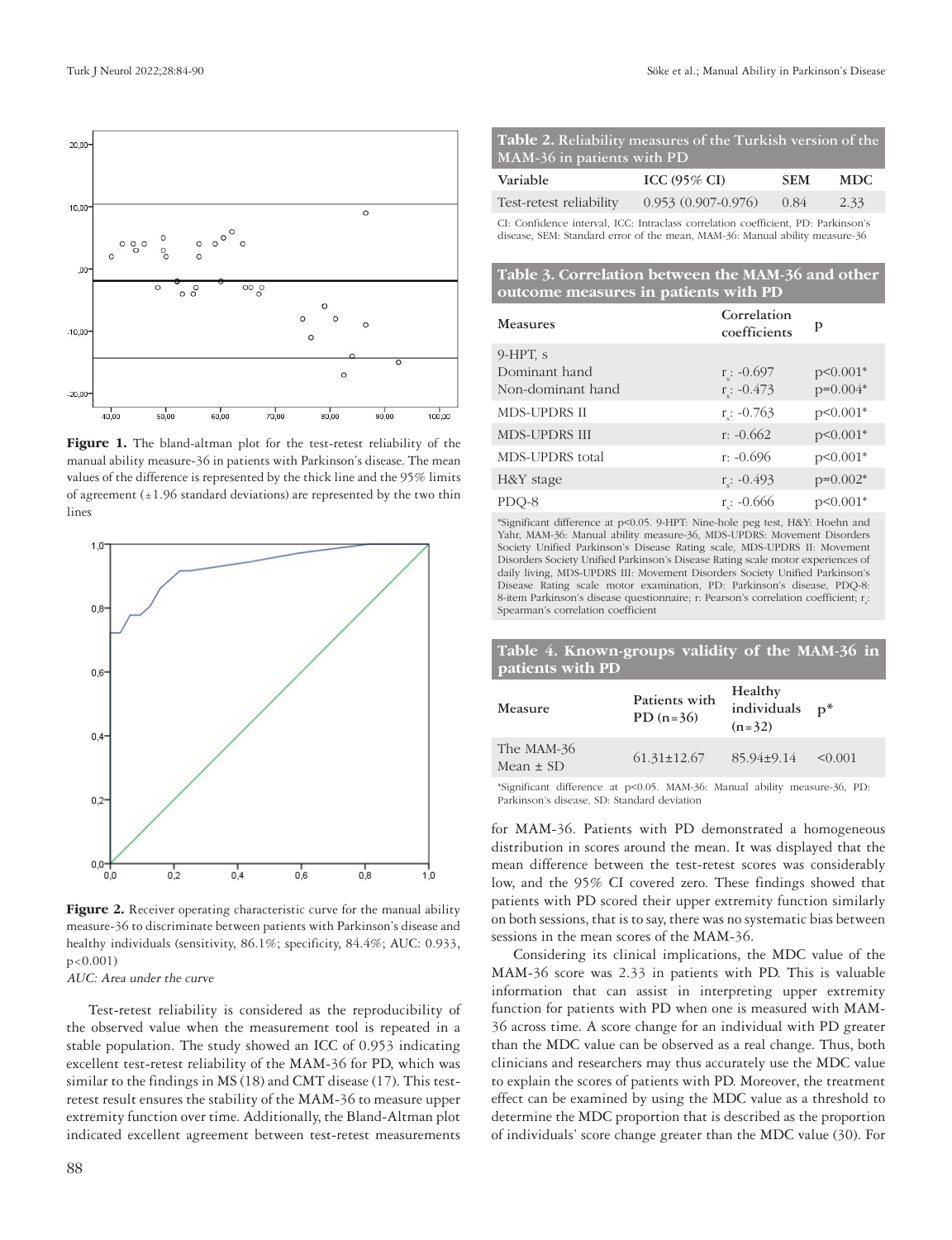instance, a sample size of 100 demonstrated that 25 individuals had a score change >2.33 in the MAM-36 score, which indicated that the MDC proportion was 25% in an intervention protocol for improving the ability in upper extremity function. Comparing the MDC proportions between experimental and control groups, the group with a higher MDC proportion has more treatment effect. The MDC proportion can be an investigation in a clinical study in addition to reporting a statistically significant difference.

The MAM-36 score had a good correlation with the dominant hand and a moderate correlation with the non-dominant hand on the 9-HPT times. Previous studies demonstrated that the MAM-36 correlated with the 9-HPT in MS (r: -0.58 for the dominant hand and r: -0.51 for the non-dominant hand, respectively) (18). The items included in the MAM-36 were mostly scored individuals' performance according to the dominant hand, which could result in a higher correlation for dominant hand compared to non-dominant hand in this study. These findings indicated that both PROM and performance-based tests, which assessed manual dexterity, might give similar results in PD. In clinical practice, the MAM-36 may be more useful with regard to reflecting the manual disability because a PROM can focus on impairments in daily life from the perspective of the individuals. On the other hand, a PROM may have several disadvantages that lead to limiting its reliability and possibility. For example, it is a subjective assessment and is affected by other factors such as illiteracy and mental deterioration (31). Clinically, the MAM-36; thus, should be used to assess manual dexterity together with performance-based tests for patients with PD.

The moderate to good correlations between the MAM-36 and MDS-UPDRS II, MDS-UPDRS III, MDS-UPDRS total, H&Y stage, and PDQ-8, support the relationship between perception of manual dexterity and PD-specific impairments. The significant relationship, with the MDS-UPDRS II, reflects that both PROMs are close concepts with respect to assessing motor disabilities and consist of similar items such as writing. However, the MAM-36 is a more specific and comprehensive tool due to focusing on only different activities related to manual skills. Probably, decreased manual dexterity could deteriorate the ability of daily living for patients with PD, which can result in reduced quality of life. Moreover, the MAM-36 is correlated with motor symptoms, disease severity, and disease stage that are clinician-rated and performance-based measures. This is important because although the clinical impairments of the disease do not directly address the manual disabilities, they can be associated with perspectives of patients with PD on the ability of manual functions in daily life.

Not surprisingly, patients with PD had lower upper extremity function than healthy individuals. This finding is in good agreement with previous studies comparing the ability of patients with PD with healthy individuals by using performancebased measurement tools such as 9-HPT (7) and Jebsen Taylor hand function test (9). PD may adversely affect upper limb movement, reach-to-grasp function (32), fine motor control (33), hand pre-shaping (34), finger control (35), speed and amplitude of movements (36), sequential tasks (37), discriminative sensory dysfunction, and consequent abnormal sensorimotor integration (38), which probably lead to impaired upper extremity function. It is also shown that impaired upper extremity function may get worse not only in performance on clinical test scores but in the perception of daily living activities.

The MAM-36 scores discriminated well between patients with PD and healthy individuals with a high AUC of 0.933. The cut-off score of 76.50 was found to discriminate between patients with PD and healthy individuals. Changes in hand function could be the first sign of the disease for about 80% of patients with PD (39). Therefore, patients with PD could have difficulty in a wide variety of daily living activities related to upper extremity function including buttoning clothing, tying shoelaces, using mobile phones and remote controls (3), and handwriting (40). The MAM-36 consists of all of these activities together with many daily living activities that require manual dexterity, which may explain the good discriminative ability. Clinically, the cut-off score of the MAM-36 may be used to make decisions about the management of rehabilitation programs, and thus, patients with PD whose MAM-36 score <76.50 should receive any early interventions to prevent subsequent disabilities related to impairments of manual dexterity.

### **Study Limitations**

There are some limitations to this study. Most of our participants (83.3%) were in mild to moderate stage of PD, which might limit the generalizability of the findings. Considering the predictive validity, further studies should be focused on determining scores on the MAM-36 that could predict perspectives of patients with PD to perform manual dexterity related to daily living on the long term evaluation. Research is also needed to investigate the responsiveness of the MAM-36 to assess changes in manual dexterity following interventions. All testing was done while patients with PD were "on" medication; therefore, we could not draw conclusions on the associations of the MAM-36 with performance-based measurement tools including the 9HPT, MDS-UPDRS III, MDS-UPDRS, and H&Y stage when they were "off" medication.

## **Conclusion**

The MAM-36 had excellent test-retest reliability and was also the only available PROM in Turkey to assess manual dexterity for patients with PD. The MDC value was 2.33, which could be used to determine the benefit from an intervention protocol. The MAM-36 was correlated with 9-HPT, MDS-UPDRS II, MDS-UPDRS III, MDS-UPDRS total, H&Y stage, and PDQ-8. Patients with PD had lower scores than healthy individuals on the MAM-36, representing disabilities in the perception of manual dexterity. The MAM-36 score could discriminate between patients with PD and the age-matched healthy elderly, with the cut-off score being 76.50. Therefore, the MAM-36 might be performed for measuring manual dexterity from a perspective of patients with PD in research and clinical assessment besides performance-based manual dexterity tests.

## **Ethics**

**Ethics Committee Approval:** The study was approved by the Gazi University Clinical Research Ethics Committee (decision no: 354, date: 12.04.2021) and performed in line with the guidelines of the Declaration of Helsinki.

**Informed Consent:** Provided informed written consent. **Peer-review:** Internally peer-reviewed.

#### **Authorship Contributions**

Concept: F.S., E.Ö.G., A.B.T., Design: F.S., N.E.E.A., A.B.T., Data Collection or Processing: F.S., E.Ö.G., N.E.E.A., B.K.,